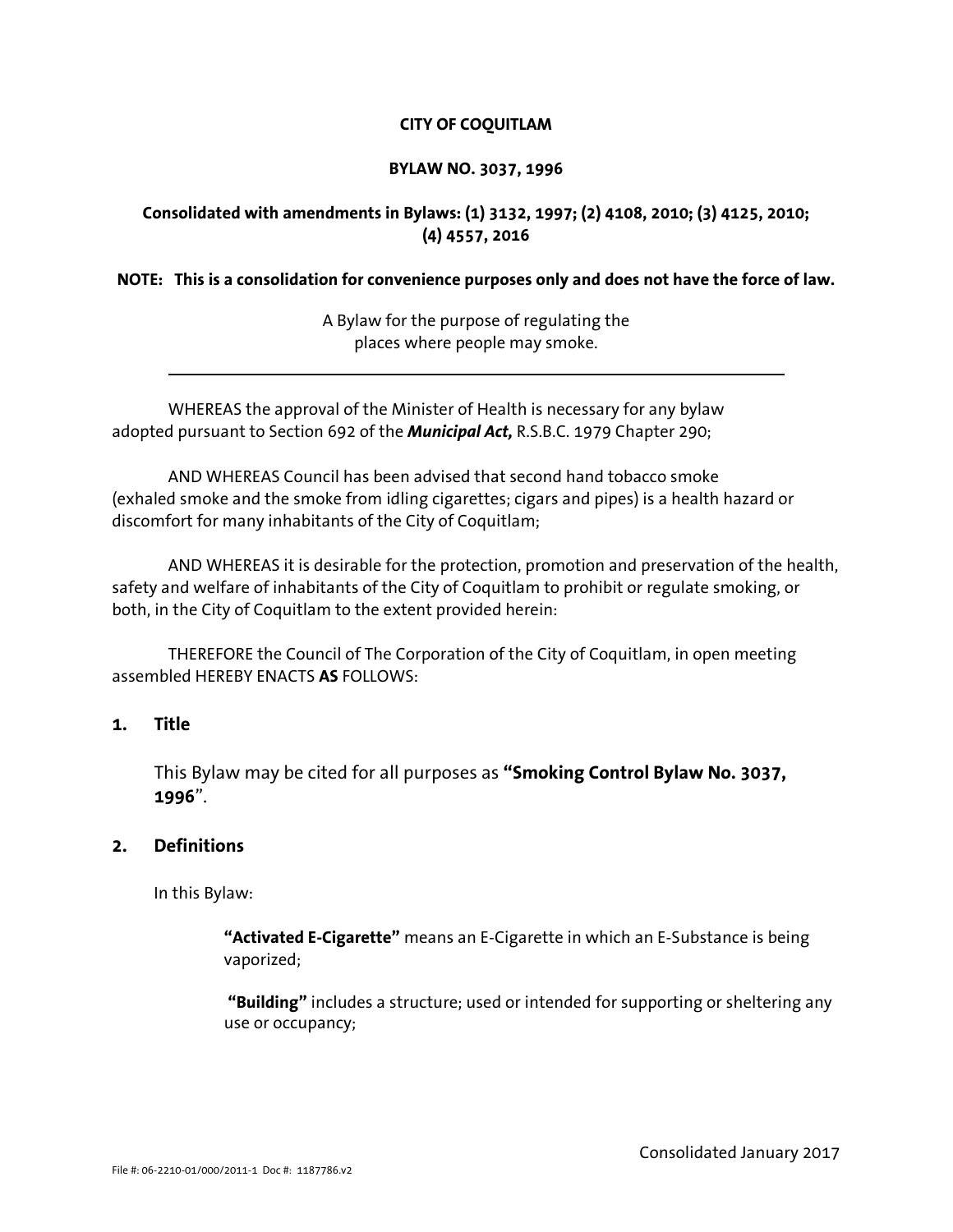**"Business"** means a business, trade profession, or other occupation for which a person must obtain a licence under City of Coquitlam Business License Bylaw No. 3882, 2007 as amended, or any successor bylaw.

**"Common Area"** includes lobbies, foyers, stairwells, elevators, underground parking areas and corridors, cloakrooms, washrooms, food fair seating areas, and other public areas of a building;

**"Council"** means the Council for the City of Coquitlam;

"**Customer Service Area**" means a partially enclosed or unenclosed area including a balcony, patio , yard area or sidewalk that is part of or connected to a business or use in a building or premises that includes the service of food or beverages (both alcoholic and non-alcoholic) to customers or other individuals for consumption on site;

**"E-Cigarette"** means a product or device, whether or not it resembles a cigarette, containing an electronic or battery-powered heating element capable of vapourizing an E-Substance for inhalation or release into the air;

**"E-Substance"** means a solid, liquid or gas that, on being heated, produces a vapour for use in an E-Cigarette, regardless of whether the solid, liquid or gas contains nicotine;

**"Park"** means any land dedicated as a park or parkland or any other land used for leisure or recreation which the City owns or controls by means of title, lease, license or other legal instrument, and is within the jurisdiction of the City;

**"Place of Public Assembly"** means a place used for the gathering together of persons for the purpose of deliberation, education, worship, entertainment, recreation, business, professional seminars or amusement;

**"Responsible Person"** means a person who owns, controls, manages, supervises or operates:

- a) a Business or other use which occupies all or substantially all of a Building or premise;
- b) a Common Areas; or
- c) a Customer Service Area

and, in respect of common areas, includes a strata corporation or cooperative association, and also means a person who drives a Vehicle for Hire;

**"Smoke"** or **"Smoking"** means to inhale, exhale, burn, or carry a lighted cigarette, cigar, pipe, hookah pipe, or other lighted smoking equipment that burns tobacco or other weed or substance; and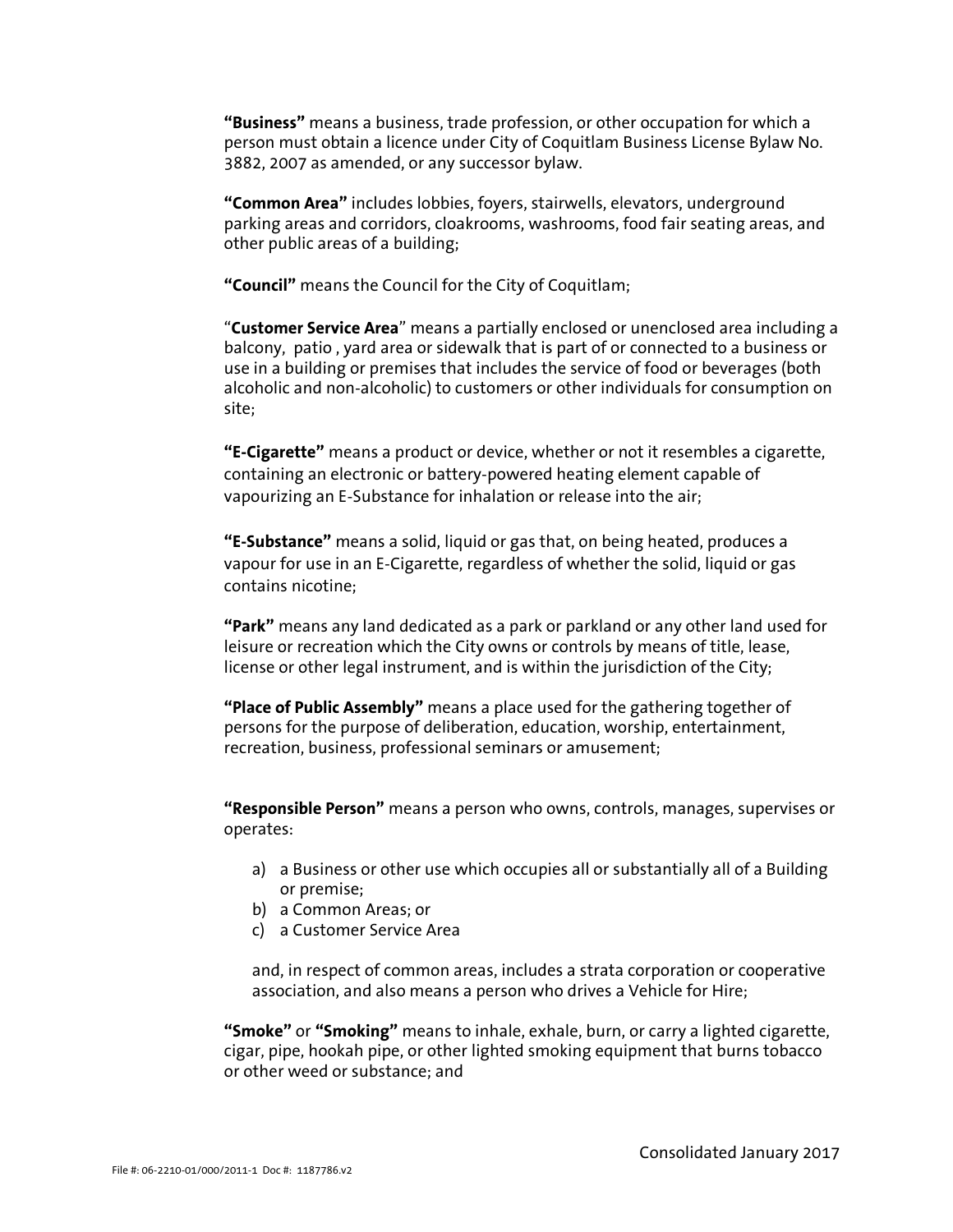**"Vehicle for Hire"** mean a vehicle used for the carrying, transportation or conveyance of persons or property for hire and includes a taxi cab, limousine or bus.

#### **3. Ban on Smoking and Obligations of Responsible Persons**

- 3.1 A person must not Smoke, use an E-Cigarette, or hold an Activated E-Cigarette:
	- 3.1.1 in a Building, except in:
		- 3.1.1.1 a private dwelling unit as defined in the Zoning Bylaw;
		- 3.1.1.2 a hotel room or motel room designated within a hotel or motel by a Responsible Person as a smoking room;
	- 3.1.2 in a Vehicle for Hire;
	- 3.1.3 in a public transportation facility or vehicle, including but not limited to, a school bus, a public bus, the skytrain, the "West Coast Express", a transit shelter or waiting area;
	- 3.1.4 in any Park;
	- 3.1.5 in any place of employment, except a place where the only person or persons employed at the place of employment is the owner or owners of a Business, and the Business does not allow customers on the premises or in the Building where the employment takes place;
	- 3.1.6 in any Place of Public Assembly;
	- 3.1.7 in any City owned or operated vehicle;
	- 3.1.8 in a Customer Service Area, except where the Customer Service Area caters exclusively to persons sixteen (16) years of age or older.
- 3.2 Obligations of a Responsible Person
	- 3.2.1 A Responsible Person must not permit, suffer or allow a person to Smoke, use an E-Cigarette, or hold an activated E-Cigarette in:
		- 3.2.1.1 a Building or Customer Service Area
		- 3.2.1.2 Common Area; or
		- 3.2.1.3 a Vehicle for Hire.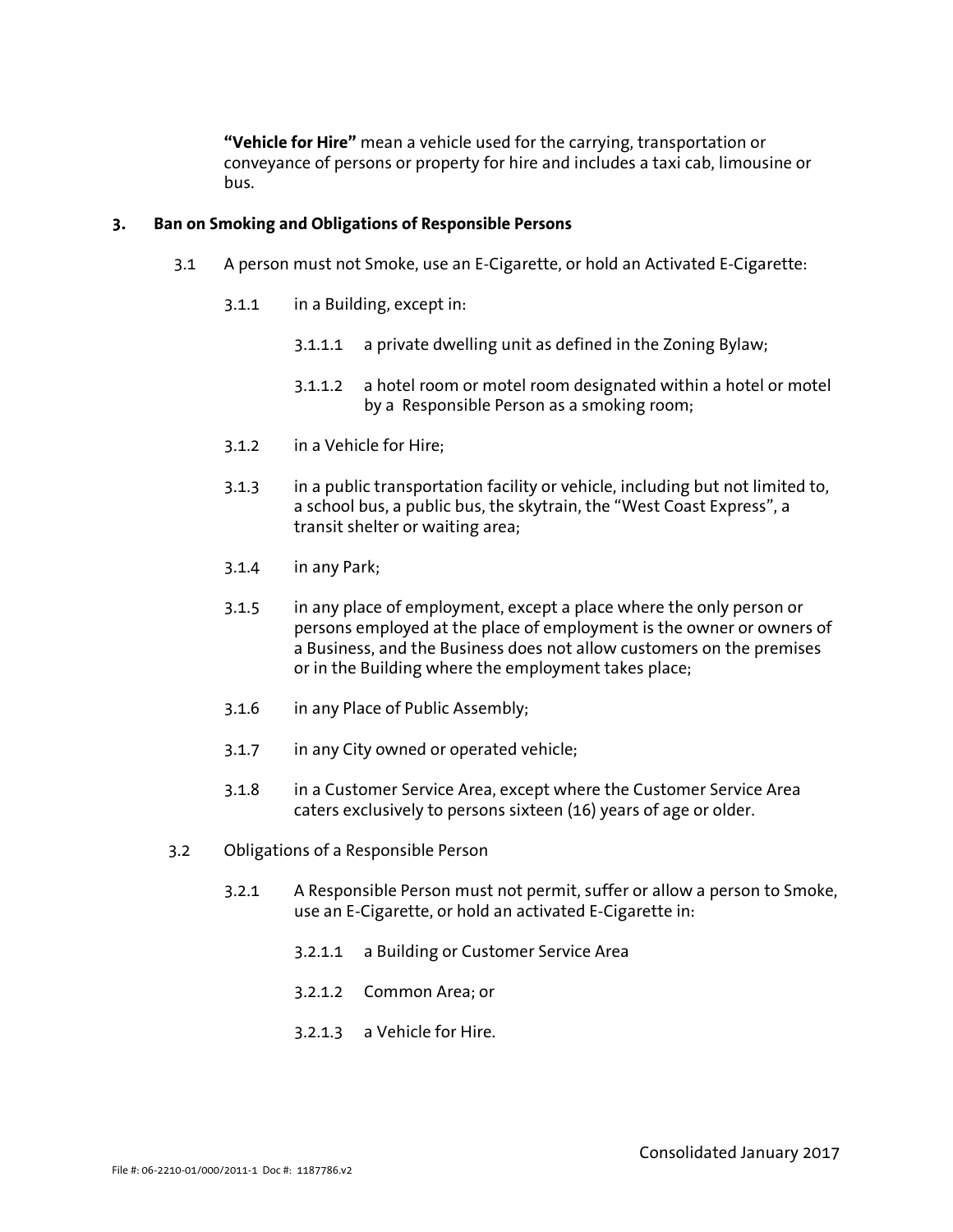## **4. Signs Prohibiting Smoking**

4.1.1. A Responsible Person must display or cause to be displayed at all times a sign at each entrance to a Building (except where Smoking and use of E-Cigarettes are expressly permitted in that Building by this Bylaw) that communicates, through the use of one of the following phrases or icons or a combination of both, that Smoking and use of E-Cigarettes are prohibited in the Building:



4.1.2 A Responsible Person must display or cause to be displayed at all times a sign in a Customer Service Area, a Common Area, and in a Vehicle for Hire, that communicates, through the use of one of the following phrases or icons or a combination of both, that Smoking and use of E-Cigarettes are prohibited in that area: